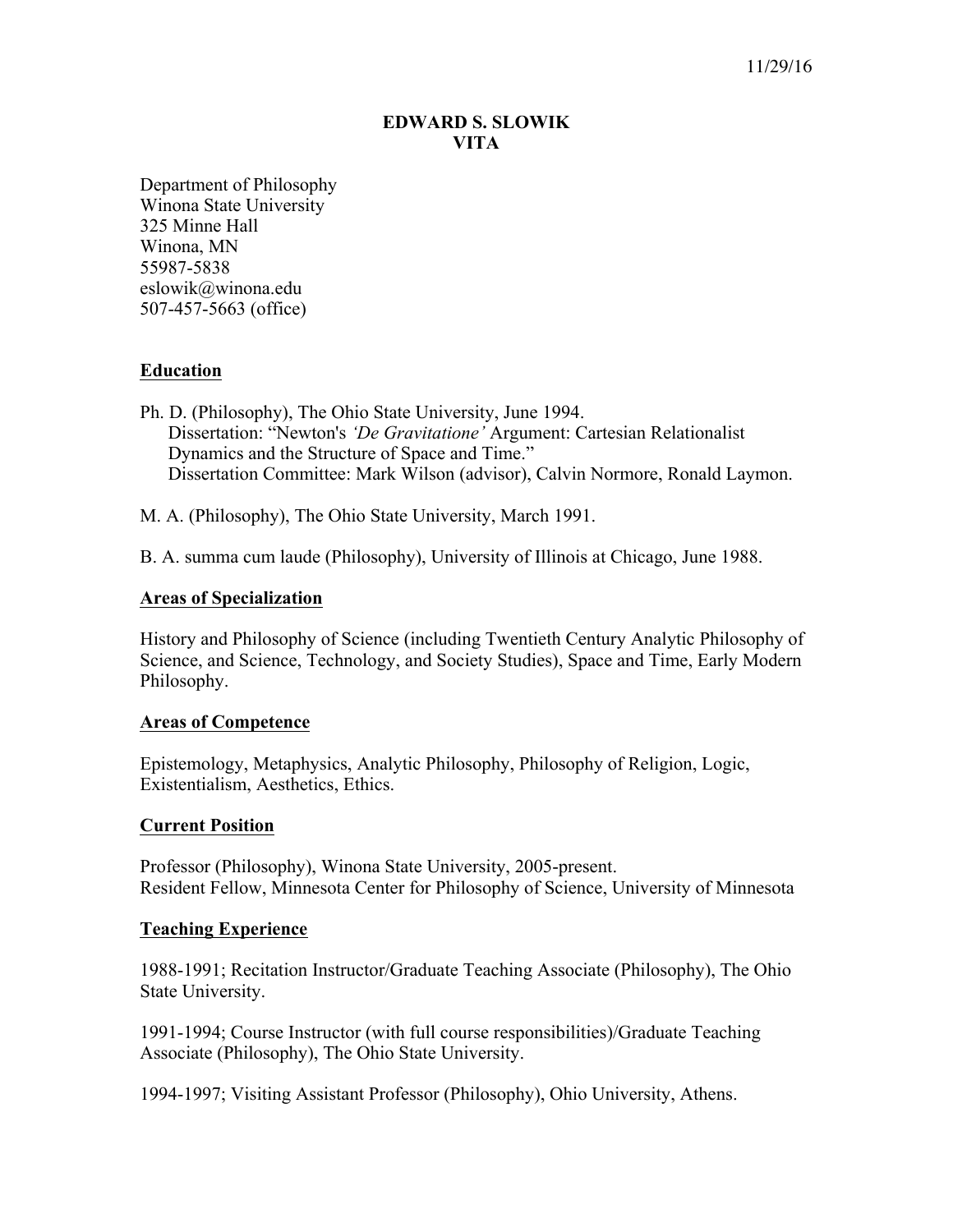1997-Spring 1998; Visiting Assistant Professor (Philosophy), University of Alaska, Fairbanks.

1998-2002; Assistant Professor (Philosophy): Winona State University.

2002-2005; Associate Professor (Philosophy): Winona State University.

#### **Publications (in AOS)**

#### **Books:**

*The Deep Metaphysics of Space: An Alternative History and Ontology beyond Substantivalism and Relationism.* (Dordrecht: Springer, October 2016).

*Cartesian Spacetime: Descartes' Physics and Relational Theory of Space and Motion.* (Dordrecht: Kluwer, February 2002)

### **Articles:**

"Situating Kant's Pre-Critical Monadology: Leibnizian Ubeity, Monadic Activity, and Idealist Unity", *Early Science and Medicine,* vol. 21, 2016, 332-349.

"An Historical Defense of Non-Spacetime Hypotheses: Non-Local Beables and Leibnizian Ubeity", *Philosophia Scientiae,* vol. 20, 2016, 149-166*.*

"Earth, Motion of"; "Gravity"; "Motion"; "Plenum"; in *The Cambridge Descartes Lexicon* (Cambridge: Cambridge University Press, 2016), edited by L. Nolan.

"The 'Space' at the Intersection of Platonism and Nominalism", *Journal for General Philosophy of Science*, vol. 46, 2015, 393-408.

"Space and the Extension of Power in Leibniz' Monadic Metaphysics", *History of Philosophy Quarterly*, vol. 32, 2015, 253-270.

"Hobbes and The Phantasm of Space", *Hobbes Studies,* vol. 27, 2014, 61-79.

"Leibniz and the Metaphysics of Motion", *Journal of Early Modern Studies,* vol. 2, 2013, 56-77.

"The Deep Metaphysics of Quantum Gravity: The Seventeenth Century Legacy and an Alternative Ontology beyond Substantivalism and Relationism", *Studies in History and Philosophy of Modern Physics,* vol. 44, 2013, 490-499.

"Newton's Neo-Platonic Ontology of Space", *Foundations of Science,* vol. 18, 2013, 419-448.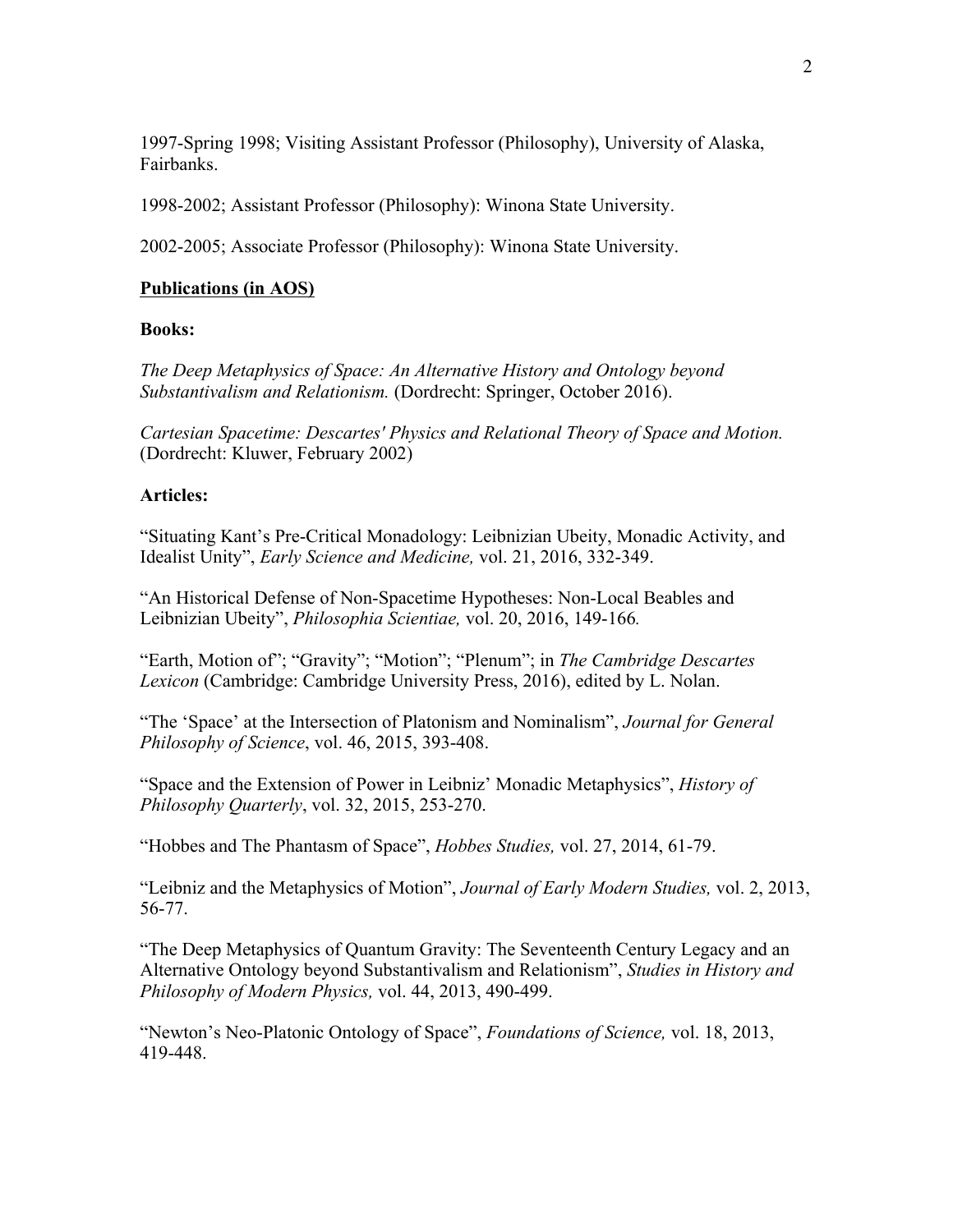"The 'Properties' of Leibnizian Space: Whither Relationism?", *Intellectual History Review,* vol. 22, 2012, 107-129.

"On Structuralism's Multiple Paths through Spacetime Theories", *European Journal for the Philosophy of Science,* vol. 2, 2012, 45-66.

"Newton, the Parts of Space, and the Holism of Spatial Ontology", *HOPOS: The Journal of the International Society for the History of Philosophy of Science,* vol. 1, 2011, 249- 272.

"The Fate of Mathematical Place: Objectivity and the Theory of Lived-Space from Husserl to Casey", in *Space, Time, and Spacetime* (Dordrecht: Springer-Verlag, 2010), edited by Vesselin Petkov, 291-312.

"Newton's Metaphysics of Space: A *'Tertium Quid'* betwixt Substantivalism and Relationism, or merely A 'God of The (Rational Mechanical) Gaps'?", *Perspectives on Science,* vol. 17, 2009, 429-456.

"Another Go-Around on Leibniz on Rotation", *Leibniz Review,* vol. 19, 2009, 131-138.

"The 'Dynamics' of Leibnizian Relationism: Reference Frames and Force in Leibniz's Plenum", *Studies in History and Philosophy of Modern Physics,* vol. 37, 2006, 617–634.

"On the Cartesian Ontology of General Relativity: Or, Conventionalism in the History of the Substantival/Relational Debate", *Philosophy of Science,* vol. 72, 2005, 1312-1323*.*

"Spacetime, Ontology, and Structural Realism", *International Studies in the Philosophy of Science,* vol. 19, 2005, 147-166.

"Descartes' Physics", *Stanford Encyclopedia of Philosophy,* 2005, http://plato.stanford.edu/entries/descartes-physics/

"Natural Laws, Universals, and the Induction Problem", *Philosophia: Philosophical Quarterly of Israel,* vol. 32, 2005, 241-251*.*

"Hume and the Perception of Spatial Magnitude", *Canadian Journal of Philosophy,* vol. 34, 2004, 355-373*.*

"Conventionalism in Reid's 'Geometry of Visibles'", *Studies in History and Philosophy of Science,* vol. 34, 2003, 467-489.

"Spatiotemporal Analogies: Are Space and Time Similar?", *Southern Journal of Philosophy,* vol. 40, 2002, 123-134.

"Descartes' Forgotten Hypotheses on Motion: Kinematic Logic and Relational Transfer", *Journal of Philosophical Research,* vol. 27, 2002, 431-446.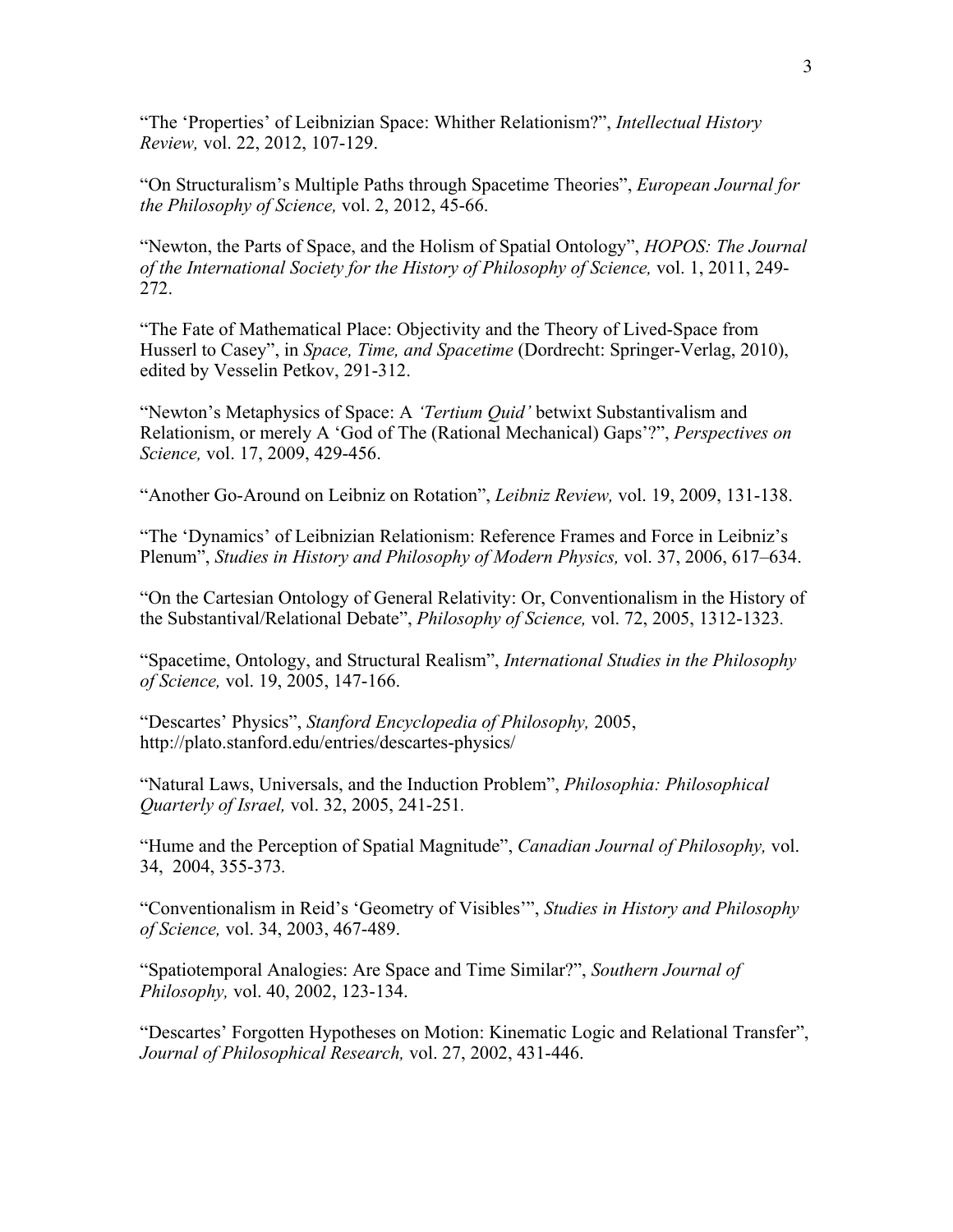"Rouse-ing Out the Legitimation Project: Scientific Practice and the Problem of Demarcation", *Ratio,* vol. 14, 2001, 171-185.

"Descartes and Individual Corporeal Substance", *British Journal for the History of Philosophy,* vol. 9, 2001, 1-17.

"Descartes and Circular Inertia", *The Modern Schoolman,* vol. 77, 1999, 1-11.

"Descartes' Quantity of Motion: 'New Age' Holism meets the Cartesian Conservation Principle", *Pacific Philosophical Quarterly,* vol. 99, June 1999, 178-203.

"Descartes, Space-Time, and Relational Motion", *Philosophy of Science,* vol. 66, 1999, 117-139.

"Cartesianism and the Kinematics of Mechanisms: Or, How To Find Fixed Reference Frames in a Cartesian Space-Time", *Noûs,* vol. 32, 1998, 364-385.

"Huygens' Center-of-Mass Space-Time Reference Frame: Constructing a Cartesian Dynamics in the Wake of Newton's *'De Gravitatione'* Argument", *Synthese,* vol. 112, 1997, 247-269.

"Perfect Solidity: Natural Laws and the Problem of Matter in Descartes' Universe", *History of Philosophy Quarterly,* vol. 13, 1996, 187-204.

# **Publications (in AOC and Philosophy Teaching)**

"The Philosophy of Music and Radiohead", in *Philosophy and Radiohead* (Chicago: Open Court, 2009), edited by George Reisch and Brandon Forbes, 41-52.

"The Structure of Musical Revolutions" (adapted from Slowik 2003, below), *Philosophy Now,* Issue 59, 2007, 9-12.

"Existentialism and Monty Python: Nietzsche, Sartre, and Camus", in *Monty Python and Philosophy* (Chicago: Open Court, 2006), edited by Gary Hardcastle and George Reisch, 173-186.

"Myth, Music, and Science: Teaching the Philosophy of Science through the Use of Non-Scientific Examples", *Science & Education,* vol. 12, 2003, 289-302.

"Moral and Scientific Explanation: Re-examining the Harman/Sturgeon Debate", *Cogito,* vol. 13, 1999, 39-45.

"Reflections on the 'Mirror-Image' Theory of Platonic Particulars", *Cogito,* vol. 11, 1997, 199-205.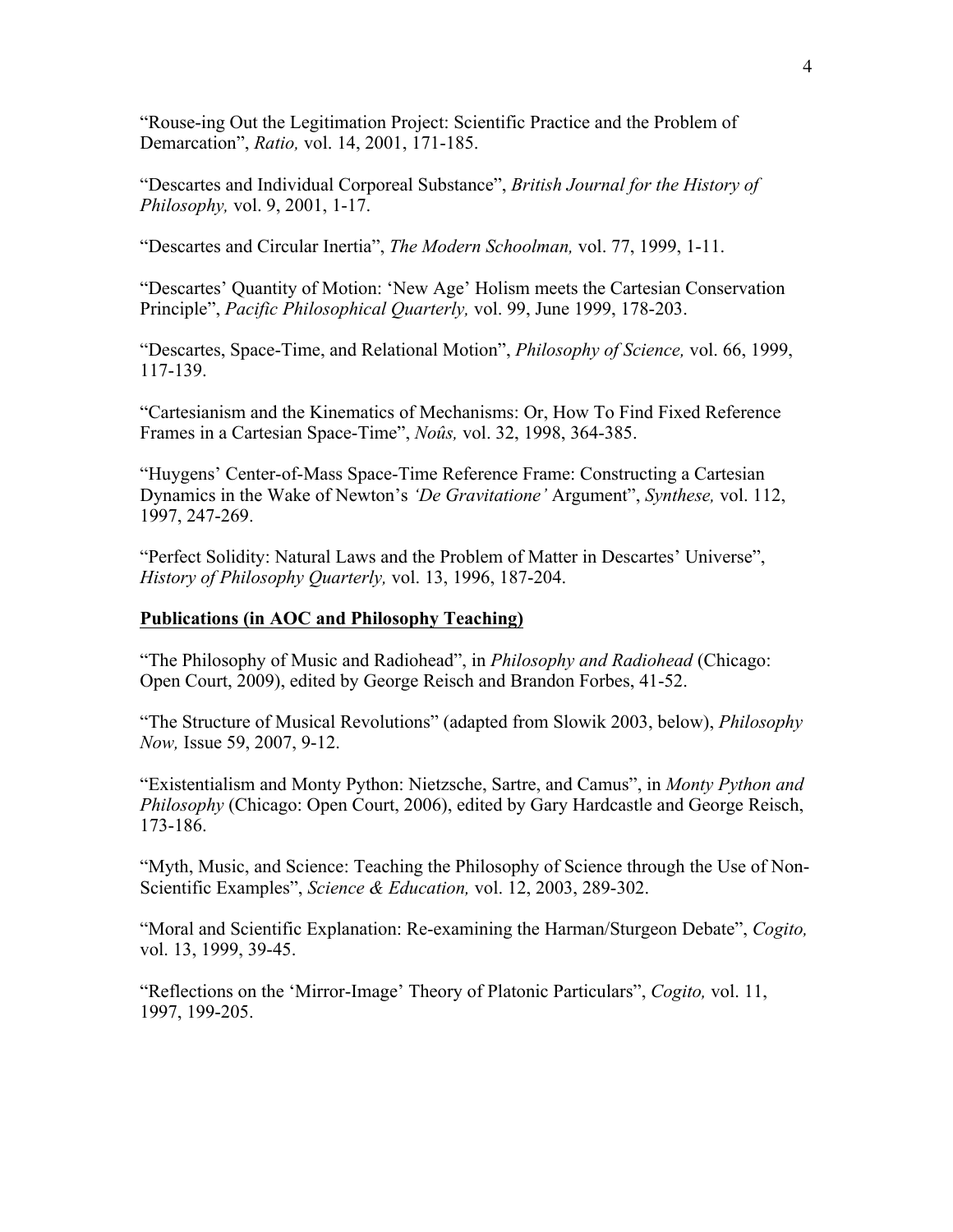### **Co-Authored Articles**

"Locke and Newton on Space and Time and Their Sensible Measures" (with Geoffrey Gorham, Macalester College), in *Newton and Empiricism* (Oxford: Oxford University Press, 2014), edited. by Z. Biener and E. Schliesser, 119-137.

"Newton's Ontology of Omnipresence and Infinite Space" (with J. E. McGuire, University of Pittsburgh), *Oxford Studies in Early Modern Philosophy,* vol. 6, 279-308, 2012.

# **Co-Edited Volumes (Book/Journal)**

*The Language of Nature: Reassessing the Mathematization of Natural Philosophy in the Seventeenth Century*, *Minnesota Studies in the Philosophy of Science*, vol. 20 (Minneapolis: University of Minnesota, 2016), with Geoffrey Gorham, Benjamin Hill, sand Ken Waters as co-editors.

"Absolute Space and Time", with Geoffrey Gorham (Macalester College). Special issue, *Intellectual History Review,* vol. 22, issue 1, 1-129.

# **Book Reviews**

*Descartes on Causation,* T. Schmaltz (Oxford: Oxford University Press, 2008). *HOPOS: The Journal of the International Society for the History of Philosophy of Science,* vol. 1, no.1, 2011, 165-169.

*Mechanics from Aristotle to Einstein,* M. Crowe (Santa Fe: Green Lion Press, 2007). *Annals of Science,* vol. 68, 2011, 142-144.

*Matter Matters: Metaphysics and methodology in the Early Modern Period* (Oxford: Oxford University Press, 2008). *Notre Dame Philosophical Reviews* (2010.12.06)

*Leibniz's Metaphysics of Time and Space,* M. Futch (Springer, 2008). *Metascience,* vol. 19, 2010, 395-397.

*Space, Time, and Theology in the Leibniz-Newton Controversy*, E. Khamara (Ontos, 2006). *Notre Dame Philosophical Reviews* (2007.01.03).

*Descartes' System of Natural Philosophy,* S. Gaukroger (Cambridge: Cambridge U. Press, 2002). *Notre Dame Philosophical Reviews* (2002.9.01).

*The Cosmos of Science: Essays of Exploration,* John Earman and John D. Norton, eds. (Pittsburgh: University of Pittsburgh Press, 1997). *Philosophia: Philosophical Quarterly of Israel,* vol. 28, 2001, 573-576.

*Logic, Language, and the Structure of Scientific Theories: Proceedings of the Carnap-Reichenbach Centennial, University of Konstanz, 21-24 May 1991,* Wesley Salmon and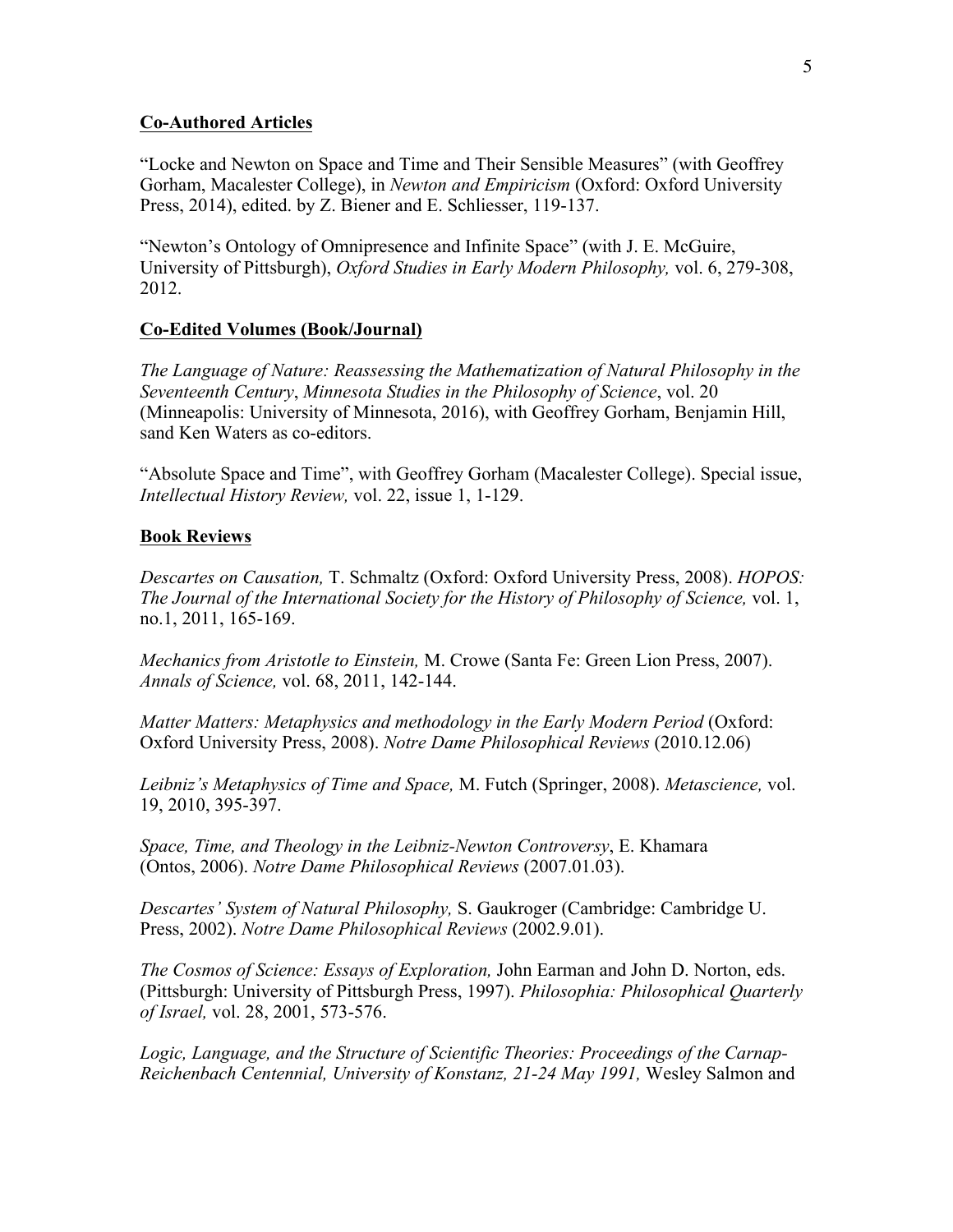Gereon Wolters, eds. (Pittsburgh: University of Pittsburgh Press, 1994). *Philosophia: Philosophical Quarterly of Israel,* vol. 27, 1999, 673-676.

*In and About the World: Philosophical Studies of Science and Technology,* Hans Radder (Albany, SUNY Press, 1996). *Philosophia: Philosophical Quarterly of Israel,* vol. 26, 1998, 569-573.

*Conjuring Science: Scientific Symbols and Cultural Meanings in American Life,* Christopher P. Toumey (New Brunswick: Rutgers University Press, 1996). *Skeptical Inquirer,* vol. 21, no. 4, July/August 1997, 53.

### **Presentations**

Philosophy of Science Association (Biennial Meetings)

"A Pre-History of Quantum Gravity: Newton, Leibniz, and the Deep Metaphysics of Space", PSA 2010, Montreal, Nov. 2010; also, Radboud University, Nijmegen, Netherlands, June 2013.

"Spacetime and Structure: Structural Realism, Neo-Kantian Idealism, or Relativized A Priorism?", PSA 2006, Vancouver, Nov. 2006.

"On the Cartesian Ontology of General Relativity: Or, Conventionalism in the History of the Substantival/Relational Debate", PSA 2004, Austin, Nov. 2004.

"Descartes' Science, Holism, and the Mechanical Philosophy", PSA 2000, Vancouver, Nov. 2000.

International Society for the History of Philosophy of Science (Biennial Meetings) "Between Newton and Neo-Kantians: The Evolution of Absolute and Relational Space in the  $18<sup>th</sup>$  and  $19<sup>th</sup>$  Centuries", Tenth HOPOS, University of Ghent, Belgium, July 2014.

"Hobbes and the 'Phantasm' of Space", Ninth HOPOS, King's College, Halifax, June 2012.

"The Emergence of Leibnizian Space", Eighth HOPOS, Central European University, Budapest, Hungary, June 2010.

"Newton's Metaphysics of Space", Seventh HOPOS, University of British Columbia, June 2008.

"The (Meta)Physics of Leibnizian Space, Relational Motion, and Force", Fifth HOPOS, University of San Francisco, June 2004.

"Descartes and the Relational Theory of Space and Motion: A Reexamination", Second HOPOS, U. of Notre Dame, March 1998.

Other Philosophy of Science and Early Modern Presentations "English Theories of Space before Newton: Hobbes, More, Barrow", Midwest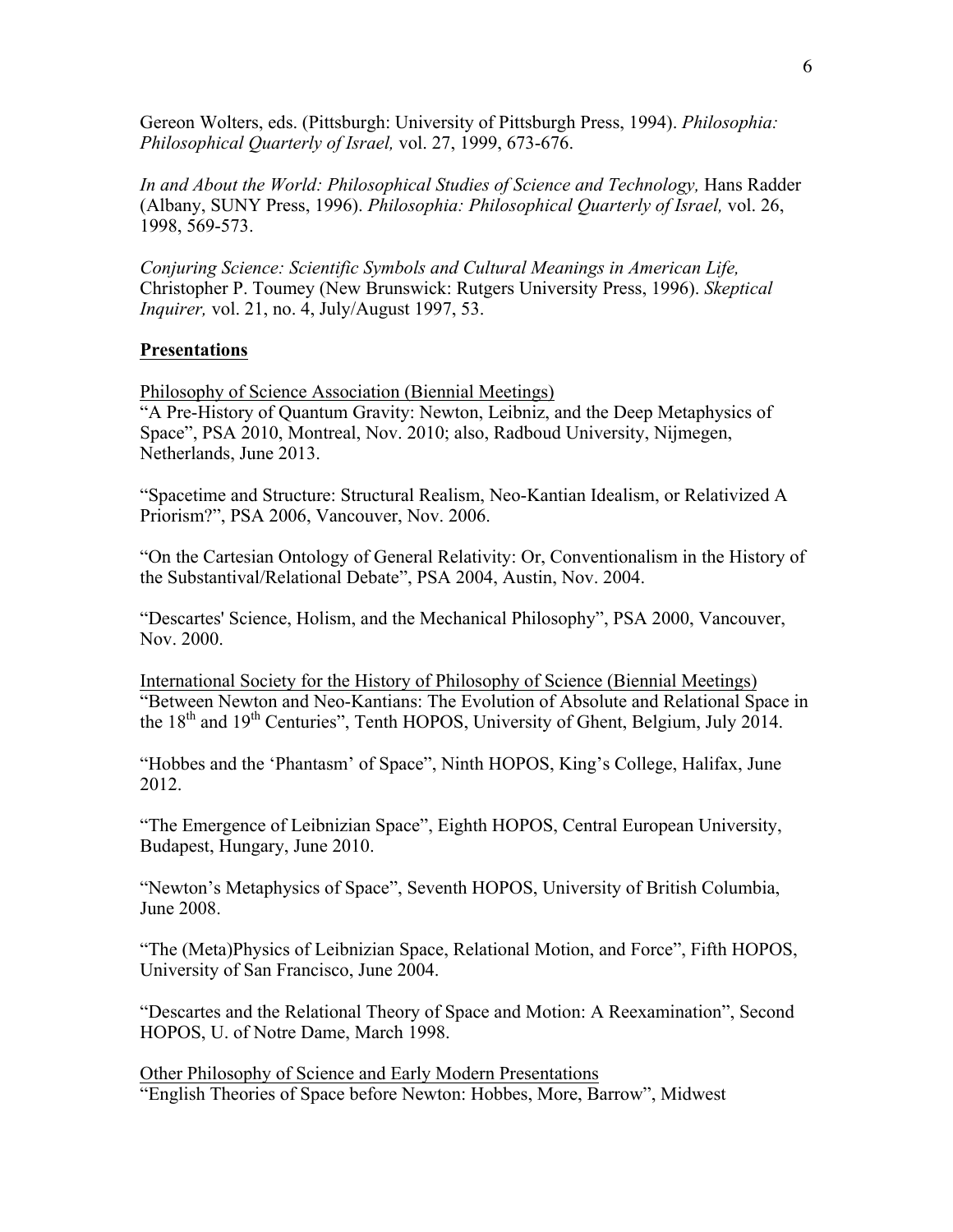Conference on British Studies, 63rd Meeting, Iowa State University, September 2016.

"The Waning Fortunes of Scholastic Ubeity in Seventeenth Century England: Barrow and Locke as Exemplars", Max Planck Institute for History of Science, Berlin, Germany, June 2015.

"Situating Kant's Pre-Critical Monadology: From Leibnizian Ubeity and Geometric Holism to the Subjectivist Turn", University of Bucharest, Bucharest, Romania, May 2015.

"A Note on Kant as Precursor of Mach: Reconsidering Kant's *Metaphysical Foundations of Natural Science* from a Huygensian Frame", University of Bucharest, Bucharest, Romania, May 2015.

"Locke on Space and Time: Combining Empiricism and Absolutism" (with Geoff Gorham). Mid-West Seminar in Early Modern Philosophy, University of Wisconsin-Milwaukee, Sept. 2014; Locke workshop, Western University, London, ON, May 2015.

"Space and the Extension of Power in Leibniz' Monadic Metaphysics", Leibniz Society of North America Conference, Montreal, Oct., 2012; Radboud University, Nijmegen, Netherlands, June 2013; Western University, London, Ontario, June 2013; Max Planck Institute, Leipzig, Germany, July 2014; Princeton-Bucharest Seminar in Early Modern Philosophy, Bran, Romania, July 2014.

"Leibniz and Space", Princeton-Bucharest Seminar in Early Modern Philosophy, Bran, Romania, July 2010.

"Newton on the Structure and Parts of Space", Second International Conference on Integrated History and Philosophy of Science, Notre Dame University, March 2009; Minnesota Center for Philosophy of Science, U. of Minnesota, Sept. 2008.

"Place and Lived-Space from Husserl to Casey", Third International Conference on the Ontology and Nature of Spacetime, Concordia University, Montreal, June 2008.

"The Fate of Mathematical Place", Center for Philosophy of Science, University of Pittsburgh, April 2008.

"Newton on the Metaphysics of Space", NY/NJ Research Group in Early Modern Philosophy, John Jay College, New York, March 2008; Center for Philosophy of Science's 6th Quadrennial Fellows Conference (University of Pittsburgh), Athens, OH, July 2008.

"Newton, Neo-Platonism, and the Substantivalist Ontology of Space", Center for Philosophy of Science, University of Pittsburgh, Sept. 2007.

"Newton's Ontology of Space", Mid-Atlantic Seminar in Early Modern Philosophy, Princeton University, Princeton, April 2007.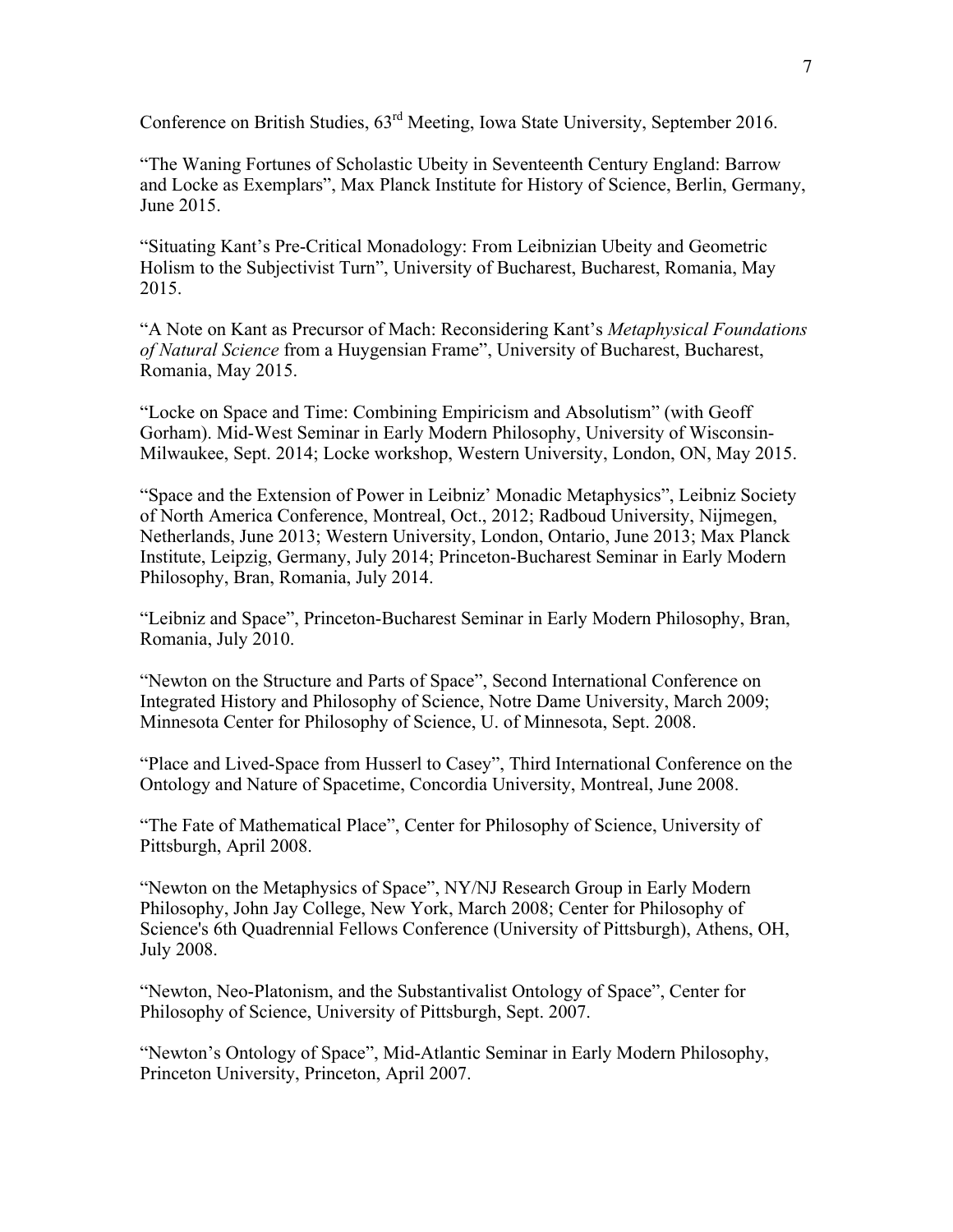"Hume on the Spatial Geometry of Visible Length", Mid-Atlantic Seminar in Early Modern Philosophy, Johns Hopkins University, Baltimore, May 2003.

"Space and Geometry in Eighteenth Century Scotland: Reid's 'Geometry of Visibles', Conventionalism, and a bit of Hume", Minnesota Center for the Philosophy of Science, Studies in Science and Technology, University of Minnesota, Twin Cities, Nov. 2001.

"Music, Science, and Analogies: Teaching the Philosophy of Science with Non-Scientific Examples", Twentieth World Congress of Philosophy, Boston, August 1998.

"Descartes: Philosopher/Scientist", Department of Physics and Astronomy, Ohio University, Athens, May 1996.

"Motion and Matter in Descartes' Plenum", Department of Philosophy, University of Texas at El Paso, March 1996.

"The Structure of Theories of Space and Time in the Seventeenth Century", Department of Philosophy, Ohio University, Fall 1994.

#### American Philosophical Association Meetings

"Newton's Ontology of Omnipresence and Infinite Space" (with J. E. McGuire), Central Division Meeting, Chicago, Feb. 2010.

"Descartes, Substance, and Individual Corporeal Bodies", Central Division Meeting, New Orleans, May 1999.

"Descartes, Newton, and Huygens' Center-of-Mass Frame: Or, How to Build Your Own Cartesian Dynamics", Central Division Meeting, Chicago, May 1998.

"Cartesian Bodies and the Plenum: Or Can Quantity of Motion be Conserved?", Eastern Division Meeting, Atlanta, Dec. 1996.

"Perfect Solidity, Quantity of Motion, and The Problem of Matter in Descartes' Universe", Central Division Meeting, Chicago, April 1995.

### Minnesota Philosophical Society Meetings:

"Did Descartes' Physics Go Around in Circles: Or, The Shocking Truth Revealed about Cartesian Circular Inertia", University of Minnesota, Twin Cities, Sept. 2002.

"Holism and the Mechanism in Descartes' Natural Philosophy", College of St. Benedict, St. Cloud, MN, Sept. 2001.

"Rouse-ing Out the Legitimation Project: Scientific Practice and the Problem of Demarcation", U. of Minnesota-Duluth, Oct. 1999.

"Descartes and Individual Corporeal Bodies", University of St. Thomas, Oct. 1998.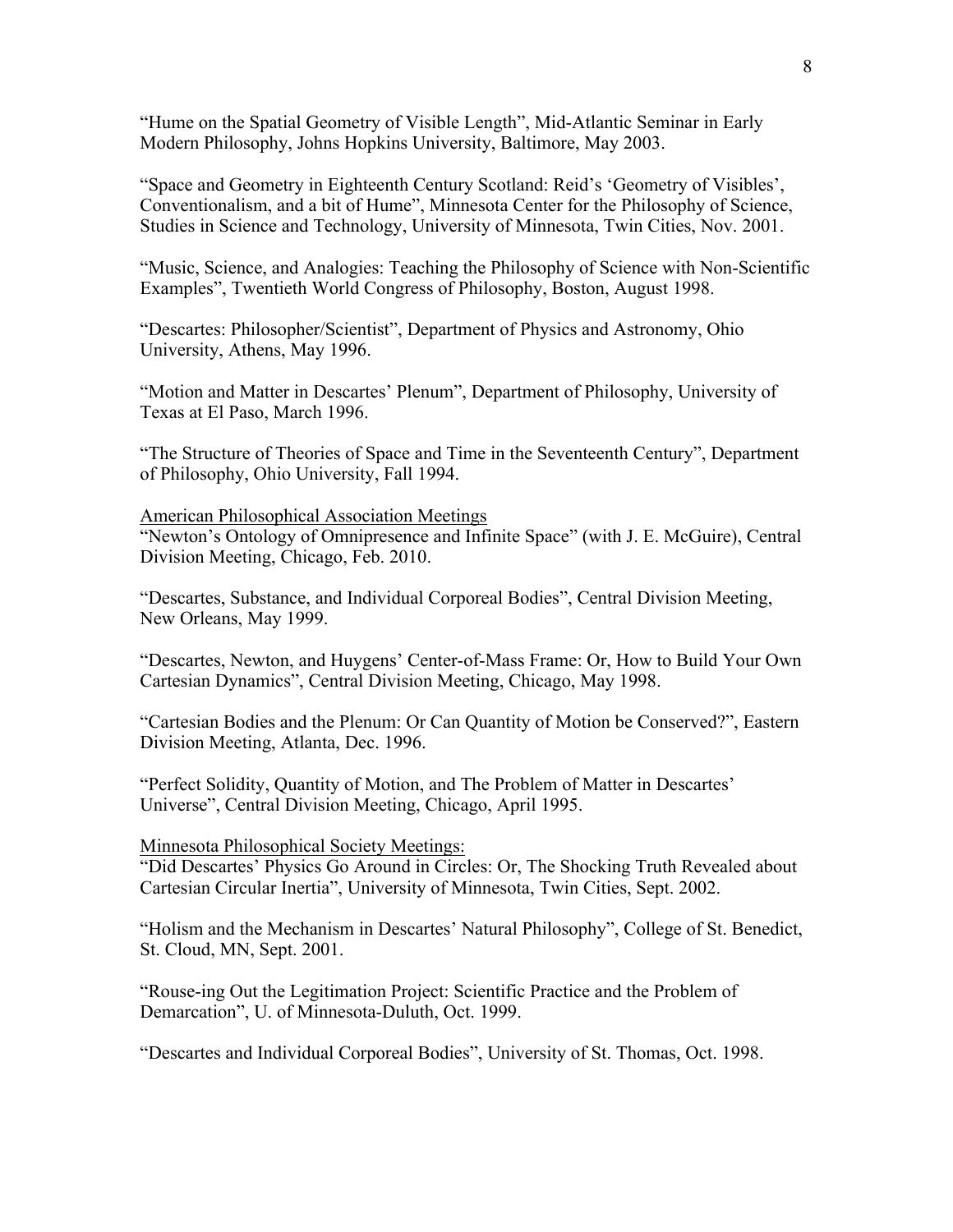### **Conference/Workshop/Master Class Co-Organizer**

Mid-West Seminar in Early Modern Philosophy, Spring 2010 Conference (with Geoff Gorham), Macalester College, May 2010.

"The Language of Nature: Reconsidering Mathematization in the Scientific Revolution", workshop in the series, *Minnesota Studies in the Philosophy of Science* (with Geoffrey Gorham, Benjamin Hill, and Ken Waters), University of Western Ontario, October 2012.

"Space, Time, and Motion in the Early Modern Period", Master Class, Institute for Research in the Humanities, University of Bucharest (Romania), May 18-22, 2015.

### **Awards, Seminars, Workshops, & Fellowships**

Visiting Fellow, Department of Philosophy, Princeton University, Spring 2009 Academic Term.

Visiting Fellow, Minnesota Center for Philosophy of Science, University of Minnesota, Fall 2008 Academic Term.

Visiting Fellow, Center for Philosophy of Science, University of Pittsburgh, 2007-2008 Academic Year.

National Endowment for the Humanities (NEH) Summer Seminar for College Teachers, Princeton University, Summer 2010. Topic: Galileo, Descartes, and Hobbes on Science, Religion and Society. Directors: D. Garber and R. Ariew.

"Newton on the Structure and Parts of Space", Leiden Workshop on Early Modern Philosophy and Science (invited participant), Leiden University, Nov. 2008.

Pittsburgh-Princeton: Descartes Day II, Center for Philosophy of Science (invited participant), University of Pittsburgh, May 6, 2006; Organizing Committee: D. Garber, P. K. Machamer, J. E. McGuire.

National Endowment for the Humanities (NEH) Summer Institute for College Teachers, University of Wisconsin-Madison, Summer 2004. Topic: Philosophy, Science, and Theology in the Seventeenth Century. Directors: Steven Nadler and Don Rutherford.

National Endowment for the Humanities (NEH) Summer Seminar for College Teachers, Virginia Tech, Summer 2003. Topic: G. W. Leibniz's Philosophy. Directors: Daniel Garber and Roger Ariew.

Visiting Thomas Reid Scholar, University of Aberdeen, Scotland, May-June, 2002.

National Endowment for the Humanities (NEH) Summer Seminar for College Teachers, Brown University, Summer 2000. Topic: Thomas Reid's Philosophy. Director: James Van Cleve.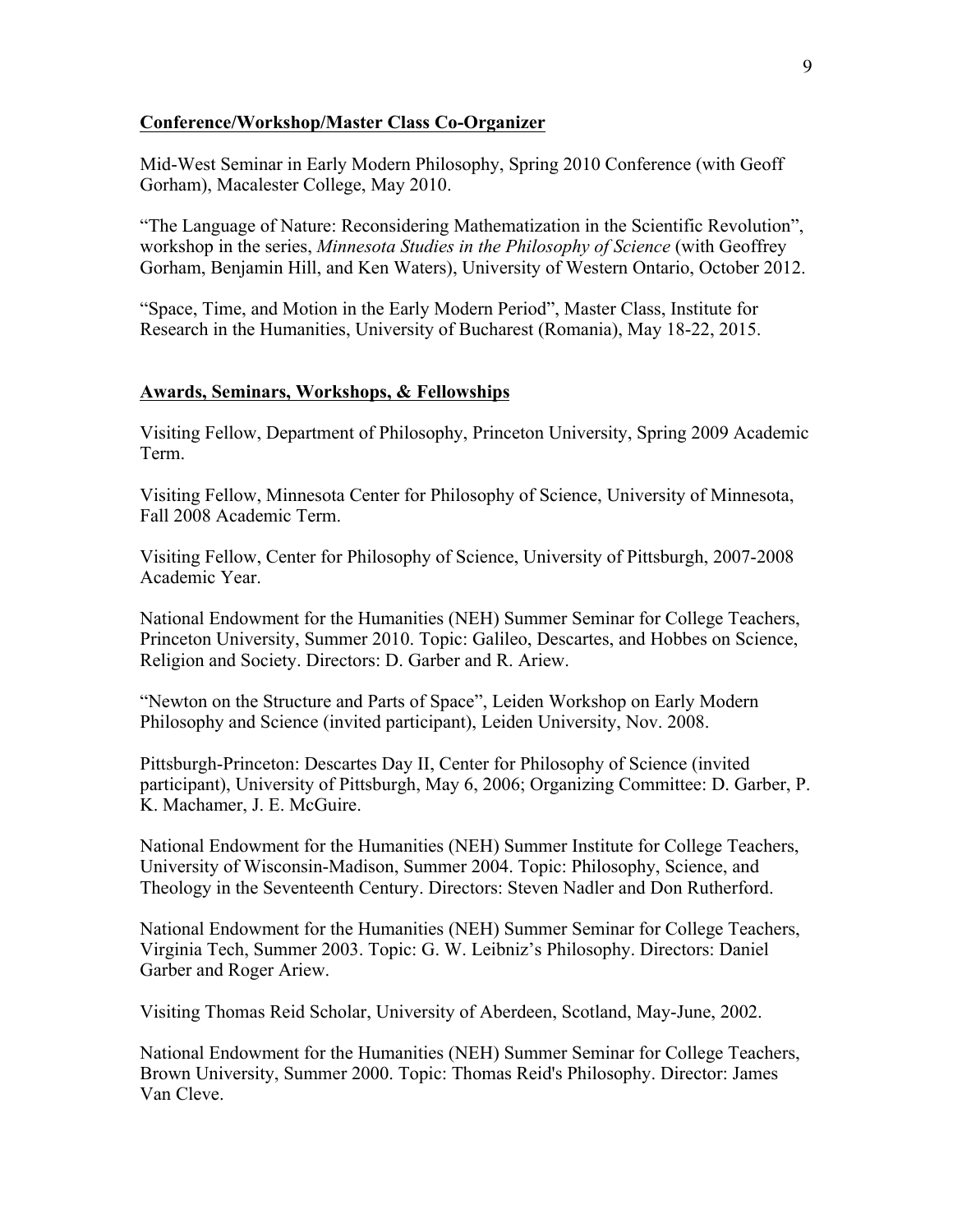National Endowment for the Humanities (NEH) Summer Seminar for College Teachers, Syracuse University, Summer 1996. Topic: Early Modern Rationalists (Descartes, Spinoza, Leibniz). Director: Jonathan Bennett.

Professor of the Year Nominee, 1999, Winona State University Student Senate.

# **Courses Taught**

Introduction to Philosophy:

(Ohio State U.) Fall 1988, Winter 1991, Fall 1992, Spring 1993, Fall 1993, Spring 1994; (Ohio U.) Fall 1995-Spring 1997 (all terms); (WSU) 1998-2006, 2009-2016 (all terms).

Introduction to Ethics:

(Ohio State U.) Spring 1989, Fall 1991, Winter 1992, Winter 1993, Winter 1994; (Ohio U.) Fall 1994, Winter 1995, Fall 1995, Spring 1996, Fall 1996, Winter 1997, Spring 1997; (U. of Alaska) 1997-1998 (all terms).

# Introduction to Logic:

(Ohio State U.) Winter 1989, Fall 1989, Winter 1990 (twice), Spring 1990 (twice), Summer 1990, Fall 1990, Spring 1992; (Ohio U.) Winter 1997; (U. of Alaska) 1997- 1998 (all terms). (WSU) Fall 2006

Philosophy of Technology/Sociology of Science (graduate-level course): (Ohio U.) Winter 1996, Spring 1997.

Philosophy of Science:

(U. of Alaska) Spring 1998; (WSU) Fall 1998-2006, 2009-2016.

# Space and Time:

(WSU) Spring 2001, 2003, 2010.

Existentialism (or Meaning of Life): (WSU) Spring 2003-2005, 2009, 2011.

### Aesthetics:

(U. of Alaska) Fall 1997; (WSU) Spring 2002-2004, 2005-2007, 2011-2013.

Symbolic Logic:

(WSU) Spring 1999, Spring 2003, Fall 2003-2004.

Early Modern Philosophy:

(U. of Alaska) Spring 1998; (WSU) Fall 1998-2006, 2009-2016.

Aristotle and Medieval Philosophy:

(WSU) Spring 1999, Spring 2000, Spring 2001.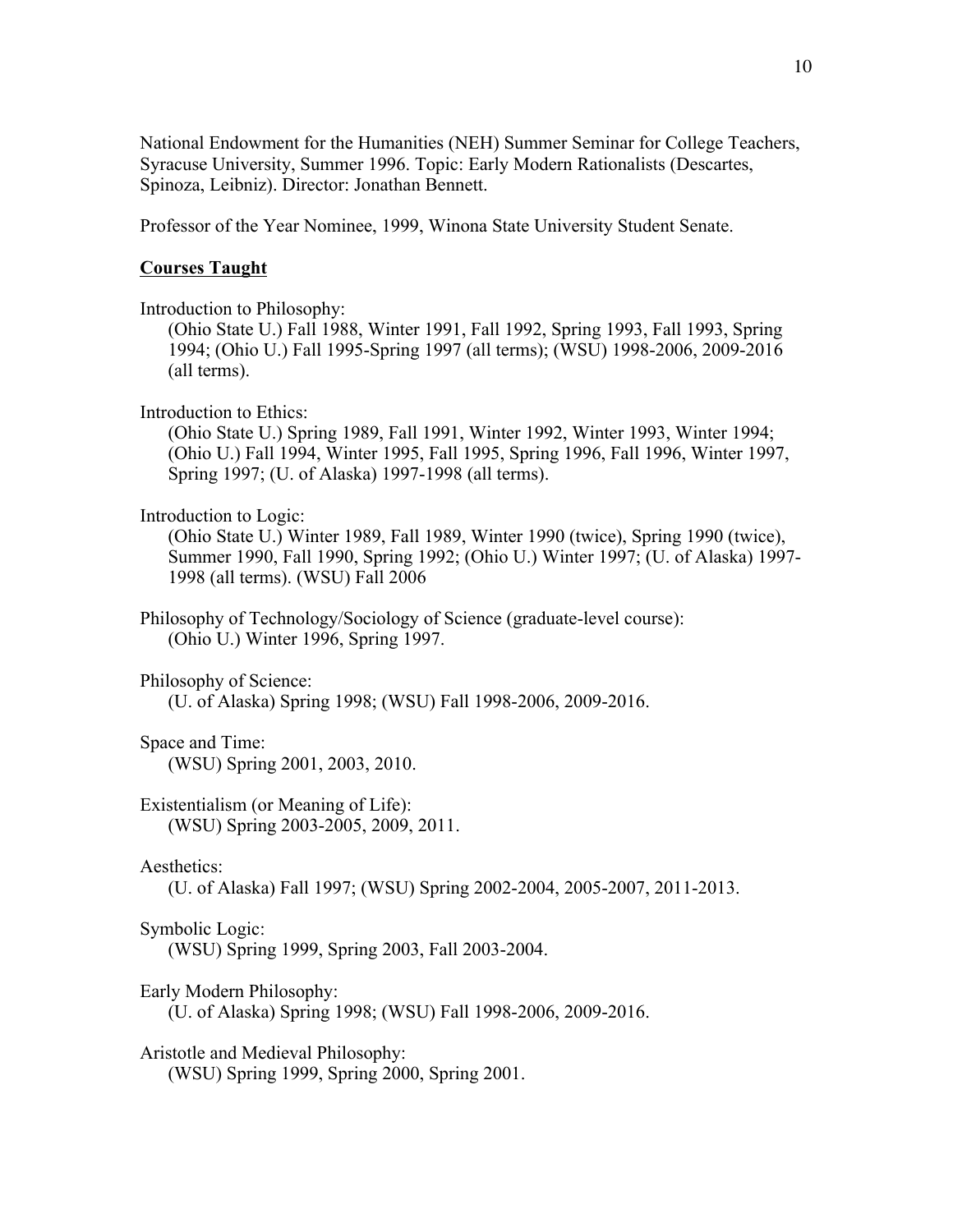Classical Philosophy: (WSU) Spring 2012, 2014-2015.

Independent Research (graduate-level course), Undergraduate and M.A.-Thesis Advising: (Ohio U.) 1994-1995, 1996-1997, (U. of Alaska) 1997-1998.

# **Committee Experience**

Graduate Student Representative; Philosophy, Ohio State University, 1992-1993. Humanities Council Representative; Ohio State University, 1991-1992, 1993-1994. Undergraduate Philosophy Club Committee; Ohio University, 1994-1997. Socratic Society, Undergraduate Philosophy Club, U. of Alaska Fairbanks, 1997-1998. Undergraduate Philosophy Club (Advisor), WSU, 1998-2003, 2009-2012. Academic Affairs and Curriculum Committee (Representative), WSU, 1999-2005, 2009- 2011. Department Chair, Philosophy, WSU, 2004-2007, 2012-present.

# **Professional Affiliations**

American Philosophical Association, 1993-present. Philosophy of Science Association, 1992-present. Steering Committee, International Society for the History of Philosophy of Science (HOPOS), 2011-13.

### **Additional Experience**

Airframe and Powerplant Mechanic (F. A. A. Certificate), Lewis University, Romeoville, IL, 1983; Private Pilot (F. A. A. Certificate), Single-engine Land.

### **Journal Referee**

*Philosophy of Science, Studies in History and Philosophy of Science, Studies in History and Philosophy of Modern Physics, Erkenntnis, Foundations of Science, HOPOS, Early Science and Medicine, British Journal for Philosophy of Science*

### **References**

Prof. Daniel Garber Department of Philosophy, Princeton University, Room 112, 1879 Hall, Princeton, NJ, 08544

Prof. Mark Wilson Department of Philosophy, University of Pittsburgh, 1009-G Cathedral of Learning, Pittsburgh, PA, 15260

Prof. Peter Machamer, Department of History and Philosophy of Science, University of Pittsburgh, 1017 Cathedral of Learning, Pittsburgh, PA, 15260